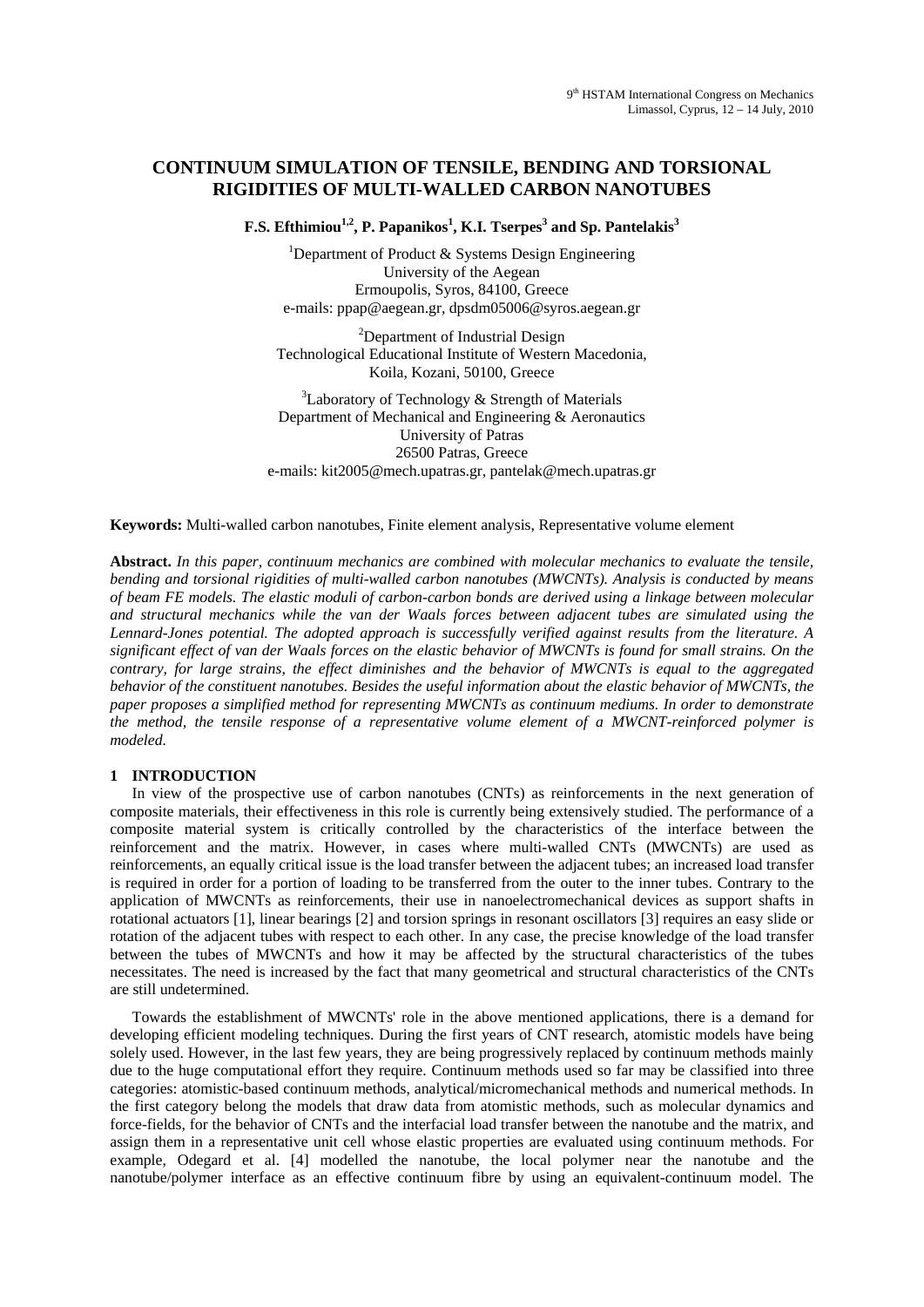effective fibre retains the local molecular structure and bonding information, as defined by molecular dynamics, and serves as a means for linking the equivalent-continuum and micromechanics models. The micromechanics method is then available for the prediction of bulk mechanical properties of single-walled CNT/polymer composites. The main drawback of the atomistic-based continuum methods is that they involve very complicated analyses and huge computational efforts imposed by the incorporated atomistic method. In the second category, belong the analytical and micromechanical models well established in fiber-reinforced composites. These methods have been mainly used for modelling the interfacial load transfer between the nanotube and the matrix. Exception is the work of Seidel and Lagoudas [5] who obtained the effective elastic properties of CNTreinforced composites through a variety of micromechanical techniques. Although the analytical/ micromechanical methods provide detailed information about the interaction between the nanotube and the matrix, they are locally oriented, thus being inapplicable in larger scale systems such as nanocomposite specimens. Contrary to the previous two methods, for which a considerable number of works have been published, the use of numerical approaches is restricted to the use of the FE method either as supporting method to obtain necessary data [6] or as verification method [5].

Recently, Papanikos et al. [7] proposed a concept to evaluate equivalent beams possessing identical mechanical behavior with CNTs. Using the concept, CNTs are replaced with beams that can be analyzed by classical continuum methods, such as the FE method, thus simplifying the efforts required to model CNT-based applications. In this paper, the concept is extended to MWCNTs.

## **2 THE EQUIVALENT BEAM**

The concept of the 'equivalent beam' is based on the condition of identical mechanical behavior between the CNT and the beam, which corresponds to identical tensile, bending and torsional behaviors. As for elastic beams, these behaviors are designated by the corresponding rigidities and in order to fully define the equivalent beam, it suffices to evaluate its equivalent properties (geometrical characteristics and elastic moduli) from the nanotube's rigidities.

## **2.1 FE analysis of CNTs: derivation of bond rigidities**

In order to derive the nanotube's rigidities, a 3D FE model, which treats CNTs as space-frame structures, is created, as shown in Figure 1(a). Using 3D elastic beam elements and the ANSYS commercial FE code, the exact atomic structure of the nanotubes is modeled. The elastic moduli of the beam elements are determined using a linkage between molecular and continuum mechanics. The following relationships between the structural mechanics parameters and the molecular mechanics parameters are obtained

$$
\frac{E_b A_b}{\ell} = k_r, \qquad \frac{E_b I_b}{\ell} = k_\theta, \qquad \frac{G_b J_b}{\ell} = k_\tau \tag{1}
$$

Here,  $\ell$  is the bond length equals to 0.1421 nm;  $E_b$  and  $G_b$  are the bond's Young's modulus and shear modulus, respectively;  $I_b$  and  $J_b$  are the moment of inertia and polar moment of inertia, respectively, and  $k_r$ ,  $k_{\theta}$  and  $k_{\tau}$  are the bond stretching, bond bending and torsional resistance force constants, respectively. Assuming a solid circular cross-sectional area of the beams with diameter *d* and setting  $A_h = \pi d^2 / 4$ ,  $I_b = \pi d^4 / 64$  and  $J_b = \pi d^4 / 32$ , Eqs.(1) give

$$
d = 4\sqrt{\frac{k_{\theta}}{k_r}}, \ \ E_b = \frac{k_r^2 \ell}{4\pi k_{\theta}}, \ \ G_b = \frac{k_r^2 k_r \ell}{8\pi k_{\theta}^2} \tag{2}
$$

Eqs.(2) give all necessary input parameters for the beam elements. In the present study, the following values were used for the force constants [8,9]:  $k_r = 6.52 \times 10^{-7}$  N/nm,  $k_\theta = 8.76 \times 10^{-10}$  N nm/ rad <sup>-2</sup>, and  $k_\tau = 2.78 \times 10^{-7}$  $10$  N nm/ rad  $^{-2}$ . However, since the modeling of the bond is done using beam elements, it is clear that the results of the analyses would be the same as long as the rigidities  $E_b A_b$ ,  $E_b I_b$ ,  $G_b J_b$  of the bond are the same. The constant values of the rigidities arise directly from Eqs.(1):  $E_b A_b = 92.65$  nN,  $E_b I_b = 0.1245$  nN nm<sup>2</sup> and  $G_b J_b = 0.0395 \text{ nN nm}^2$ .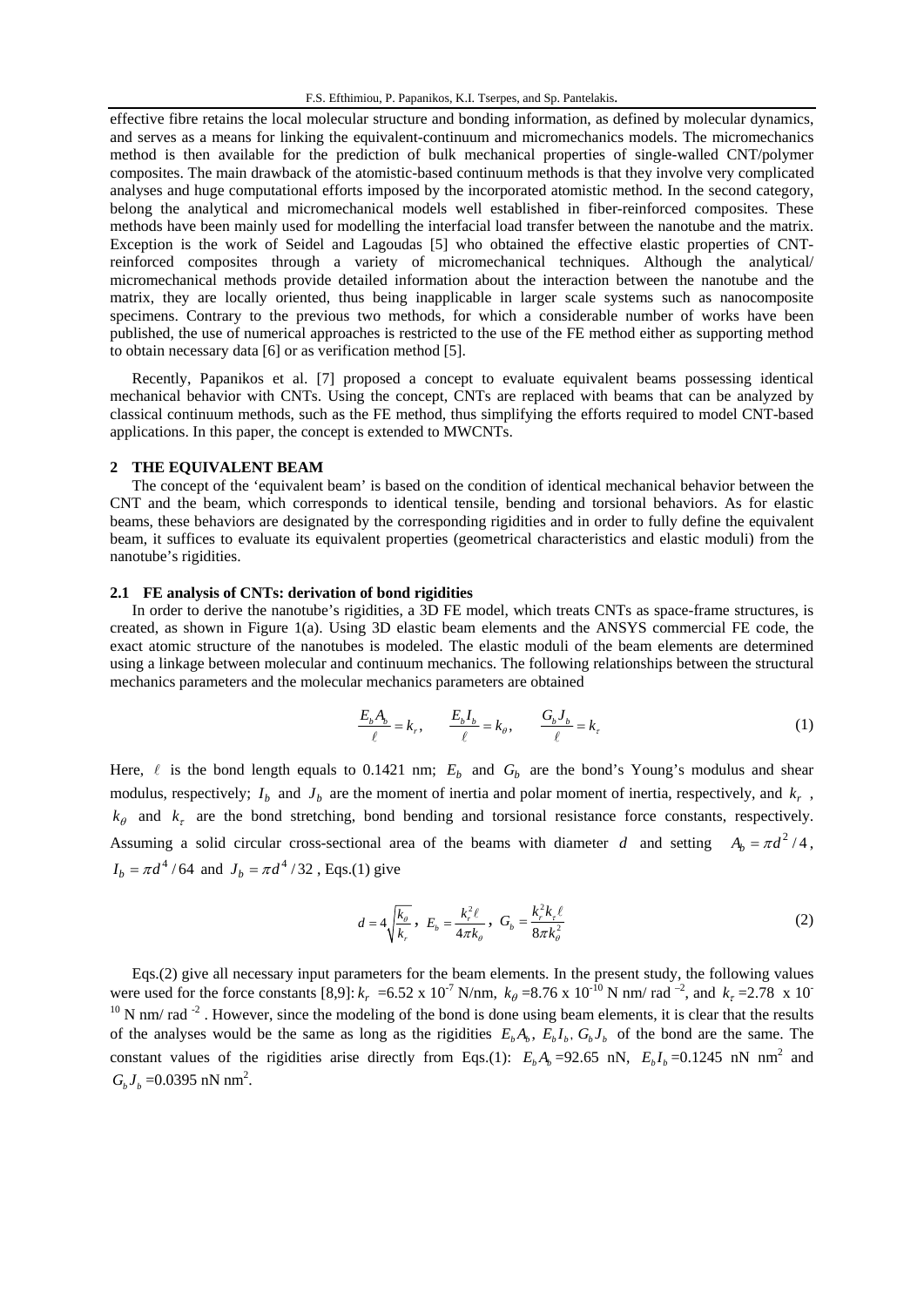

Figure 1. Finite element modeling of the nanotube as a space-frame structure: (a) bond modeling, and (b) the equivalent beam concept.

## **2.2 Derivation of CNT rigidities**

Since the nanotube possess a linear behavior, to derive the rigidities it is sufficient to apply in the FE model an arbitrary displacement such as to load the nanotube in tension, bending and torsion. The boundary and loading conditions for each case are depicted in Figure 1(b). To simulate tension, an axial displacement  $u<sub>x</sub>$  is applied at one nanotube's end having the other end fixed. Evaluating the reaction force  $F<sub>x</sub>$  from the FE analysis, the tensile rigidity is evaluated as  $EA = F<sub>x</sub>L/u<sub>x</sub>$ , where *L* is the nanotube length. To simulate bending, a transverse displacement  $u<sub>y</sub>$  is applied at one nanotube's end having the other end fixed. Evaluating the reaction force  $F<sub>y</sub>$ from the FE analysis, the bending rigidity is evaluated as  $EI = F_v L^3 / u_v$ . To simulate torsion, an angle of twist  $\varphi$ is applied at one nanotube's end having the other end fixed. Evaluating the reaction torque *T* from the FE analysis, the torsional rigidity is evaluated as  $GJ = TL / \varphi$ .

The intertube vdW forces are simulated using the "6-12" Lennard-Jones potential  $U(r)$  and the vdW forces are given by<br>  $F_{vdW} = -\frac{dU(r)}{dr} = 24 \frac{\lambda}{r} \left( 2 \left( \frac{\sigma}{r} \right)^{13} - \left( \frac{\sigma}{r} \right)^{7} \right)$ 

$$
F_{vdW} = -\frac{dU(r)}{dr} = 24 \frac{\lambda}{\sigma} \left( 2\left(\frac{\sigma}{r}\right)^{13} - \left(\frac{\sigma}{r}\right)^7 \right)
$$
 (3)

where *r* is the distance between the interacting atoms and  $\lambda$ ,  $\sigma$  are the Lennard-Jones parameters, which for the carbon atoms are equal to  $3.864X10^{-4}$  nNnm and 0.34 nm, respectively. In the current simulation of vdW forces and in order to reduce the modeling time, the forces are applied directly on the interacting atoms in the direction of the line connecting them. The displacement at the loading end of the nanotube is applied in steps and the vdW forces are updated for each load step according to the new distance between the atoms.

#### **2.3 Equivalent solid cylindrical beam**

Consider an equivalent solid cylinder with diameter *D* . Its cross-section area, secondary and polar moments of inertia are given by  $A = \pi D^2 / 4$ ,  $I = \pi D^4 / 64$  and  $J = \pi D^4 / 32$ , Using these expressions and the rigidities values evaluated from the FE analysis, we can evaluate the equivalent diameter as  $D = 4\sqrt{EI/EA}$ . Then, it is easy to evaluate the modulus of elasticity and the shear modulus of the equivalent beam.

Recently, Papanikos et al. [7] evaluated the specific expressions for the rigidities for armchair and zig-zag SWCNTs as a function of the chiral index *n* . These expressions are:

$$
(EA)_s = \alpha (n - n_0), (EI)_s = \beta (n - n_0)^3, (GJ)_s = \gamma (n - n_0)^3
$$
 (4)

where  $\alpha$ ,  $\beta$ ,  $\gamma$  and  $n_0$  are constants for each type of nanotube (armchair or zig-zag) and can be found in [7]. The subscript *s* denotes the SWCNT. These simple expressions allowed the derivations of expressions for the mechanical properties and dimensions of the equivalent beams. It is clear that, in the absence of van den Waals forces, the rigidities of the MWCNTs could be easily evaluated as the sum of the rigidities of their constituents.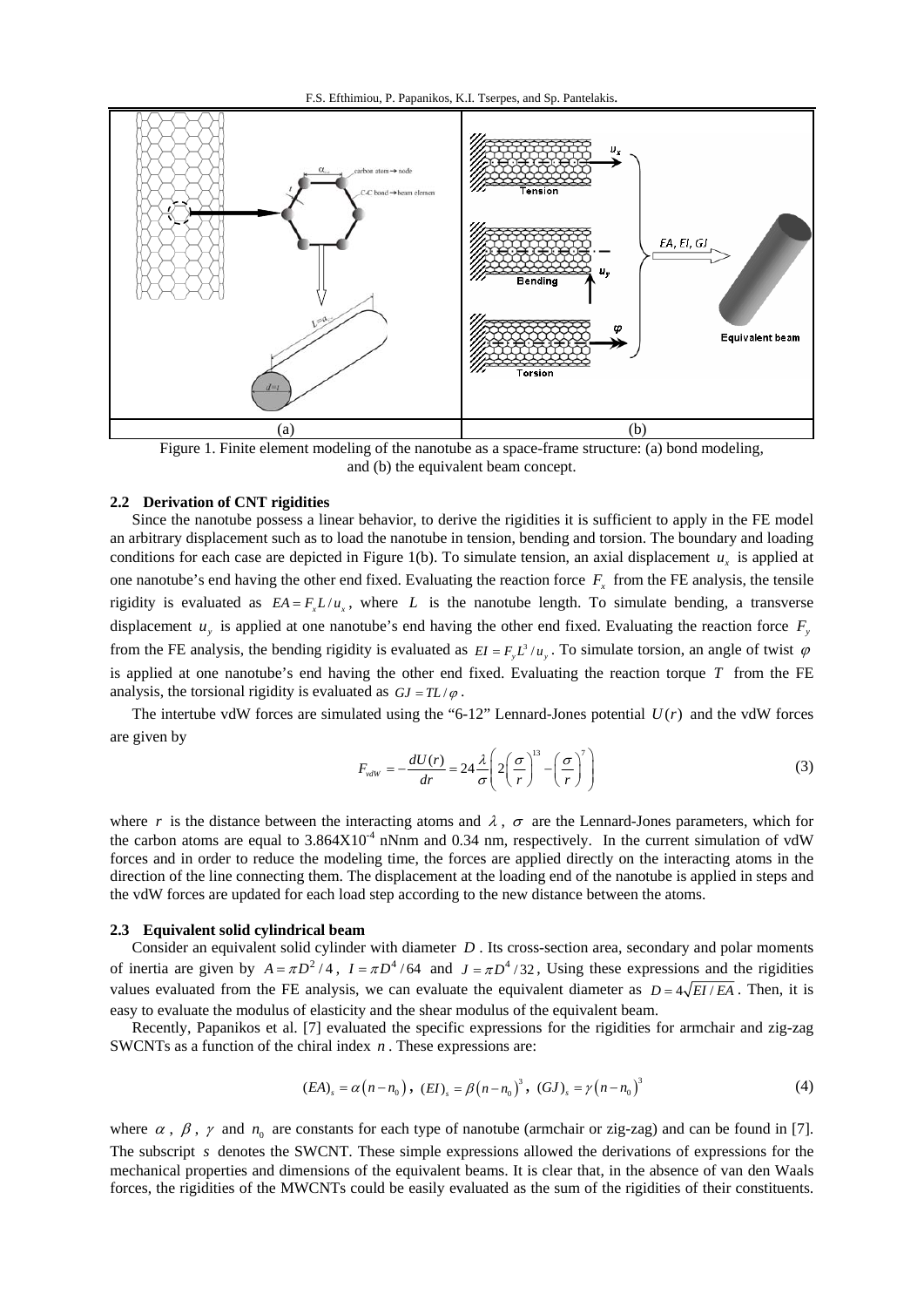It is the scope of this work to evaluate the effect of the van den Waals forces on the mechanical behaviour of MWCNTs.

#### **2.4 Numerical results**

To evaluate the mechanical behaviour of MWCNTs, a number of nanotube with two walls were modelled. Early analyses revealed that nanotubes with more than two walls behave similarly to those of two walls. To evaluate the effect of intertube spacing several DWCNTs were examined, i.e. armchair (5,5)-(n,n) with n=10 to 14 and zig-zag (5,0)-(n,0) with n=14 to 18. In this way, we were able to examine intertube spacing ranging from 0.34 to 0.6 nm. Figure 2 shows a typical DWCNT and the axial displacement distribution in the case of tensile loading.



Figure 2. Typical axial displacement distribution for the (5,0)-(14,0) nanotube.

Figure 3 shows the evaluated tensile rigidities of the  $(5,5)-(10,10)$  and  $(5,0)-(14,0)$  nanotubes. The corresponding values of the rigidities without considering the effect of the vdW forces are also presented. These values are constant with respect to the applied strain and were evaluated from the summation of the rigidities of the SWCNTs using Eqs. (4). It is clear that the effect of the vdW forces is significant for small strains and diminishes for strains larger than 2%. When nanotubes are used as reinforcement in structural elements, this can be significant as the applied strains are usually small. An interesting aspect of the effect of vdW forces is shown in Figure 4, where the normalized rigidities are plot as a function of 1/strain. It is clear that the relationship is linear. Fitting the computed values with a straight line provides the following approximate relations for the tensile rigidities:

$$
EA/(EA)_{s+} = B/\varepsilon + 1\tag{5}
$$

where  $\varepsilon$  the axial strain, *B* a fitting parameter and  $(EA)_{s+}$  is the sum of the rigidities of the SWCNTs as evaluated from Eqs. (4). This relationship holds for all the nanotubes modelled. The values of the fitting parameter are presented in Figure 5 as a function of the chiral index and the corresponding intertube spacing for both armchair and zig-zag nanotubes. As expected, the smaller the spacing the more significant is the effect of the vdW forces on the tensile behaviour of the nanotube.



Figure 3. Tensile rigidity as a function of the axial strain: (a)  $(5,5)$ - $(10,10)$ , and (b)  $(5,0)$ - $(14,0)$ .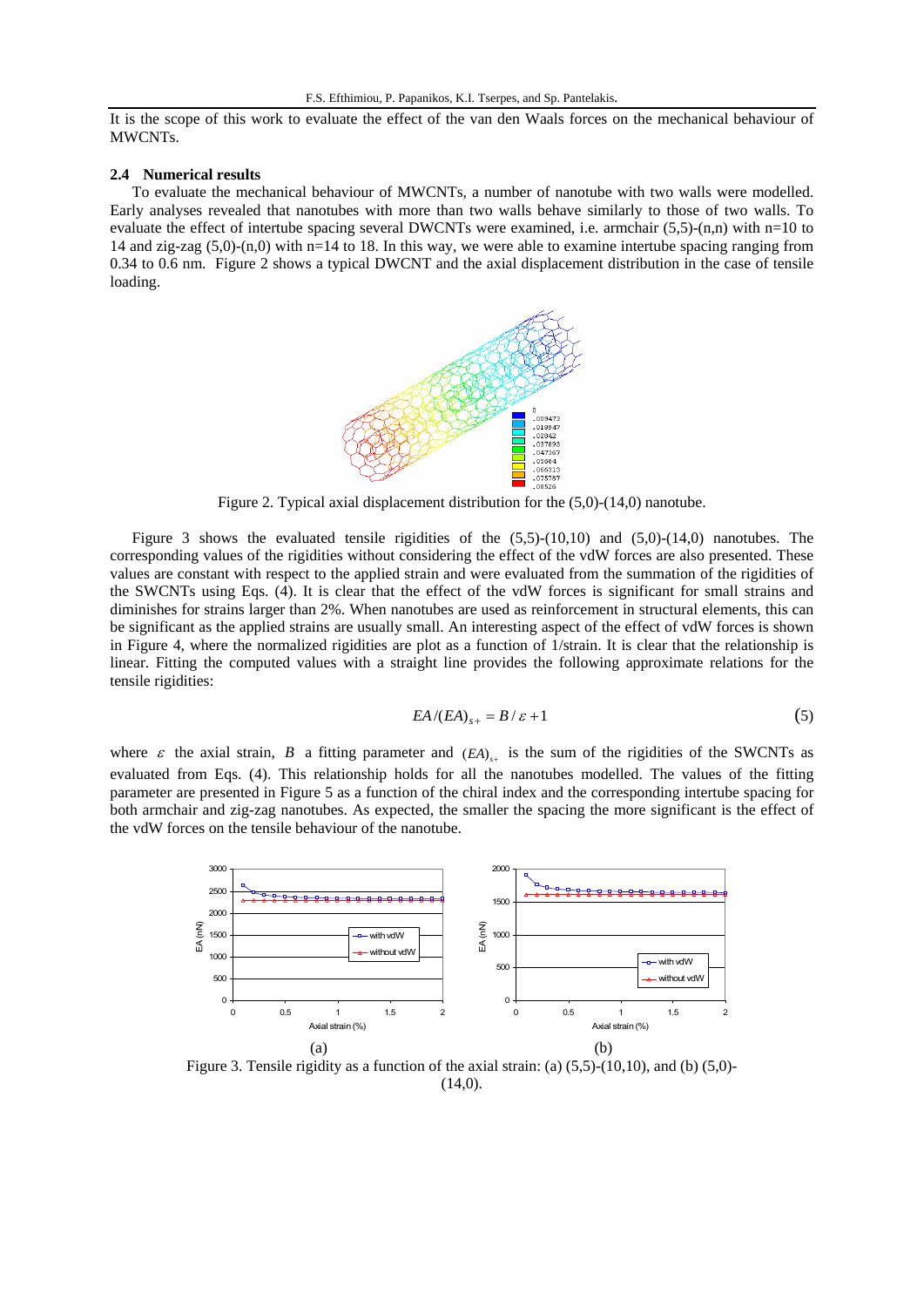

Figure 4. Normalized tensile rigidity as a function of the axial strain: (a) (5,5)-(10,10), and (b) (5,0)-(14,0).



Figure 5. Parameter B as a function of (a) chiral index, and (b) intertube spacing.

Unlike the tensile rigidity, it was found that the influence of the vdW forces on the bending and torsional rigidities was negligible. Typical results are presented in Figure 6. Early examination reveals that for small transverse displacements and angles of twist, the distance between the atoms of the tubes change much less than for the case of small axial strains.



Figure 6. Typical (a) bending, and (b) torsional rigidities.

# **2.5 Comparison with literature**

It should be noted here that there are only a small number of papers dealing with the evaluation of the mechanical behaviour of MWCNTs, e.g. [10,11]. Even though there are many articles dealing with the experimental evaluation of the mechanical behaviour, the results show a large scatter and are not suitable for comparison. Using the values of the tensile rigidity as evaluated from Eq. (5) for the (5,5)-(10,10) nanotube we evaluate first the "modulus of elasticity" *E* by simply divided by the corresponding cross-section area as considered in [11], i.e.

$$
A = \frac{\pi}{4} \Big( \big( d_{1010} + \sigma \big)^2 - \big( d_{0505} - \sigma \big)^2 \Big) \tag{6}
$$

where  $d_{0.05}$  and  $d_{1010}$  are the diameters of the (5,5) and (10,10) nanotubes, respectively and  $\sigma$  is the assumed wall thickness (=0.34 nm). The results of the "modulus of elasticity" *E* are shown in Figure 7. The literature values given (without considering the effect of axial strain) are 1.16 TPa [10] and 1.04 TPa [11]. These values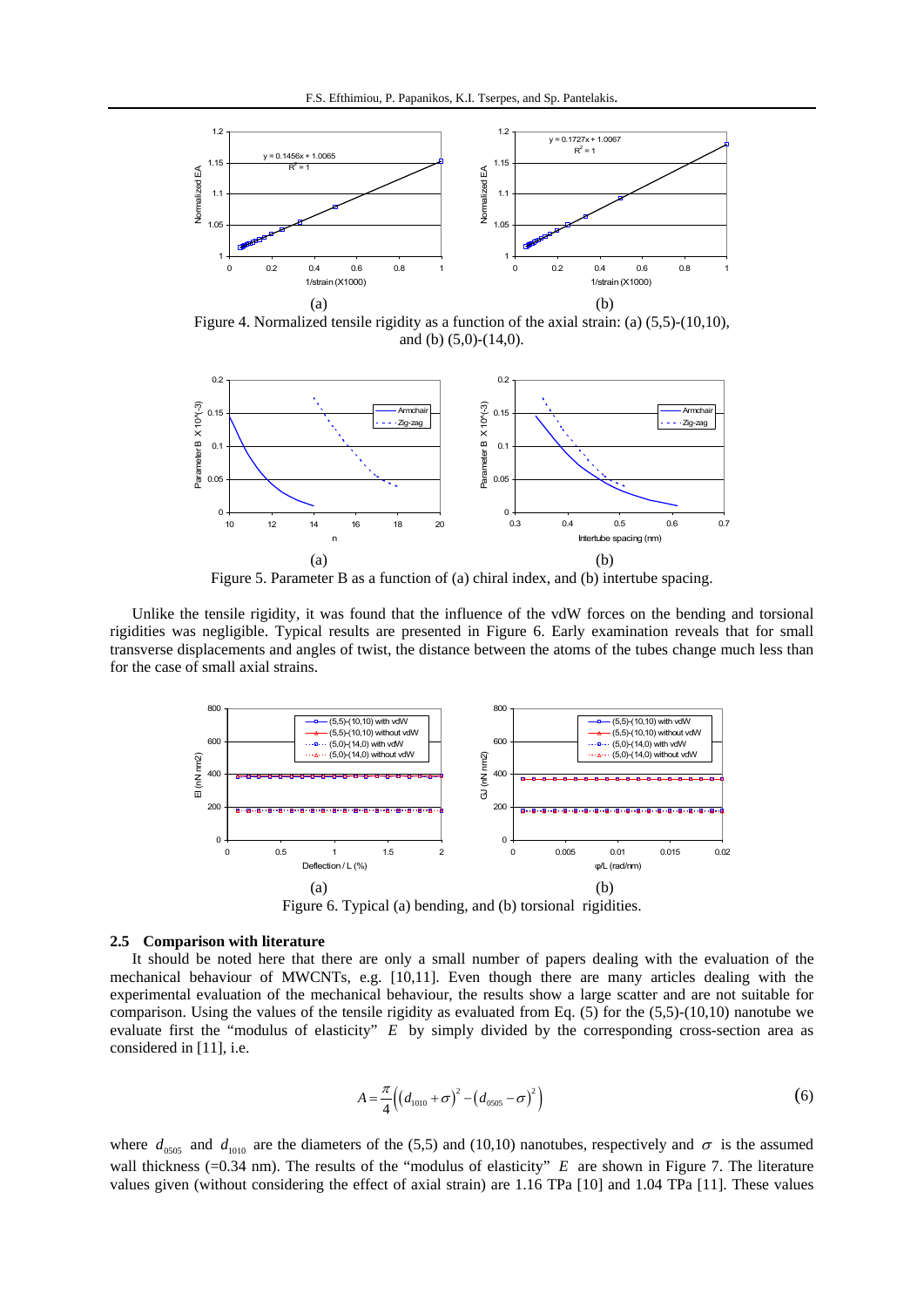are within the values evaluated from the current study.



Figure 7. "Elasticity modulus" as a function of the axial strain for the (5,5)-(10,10) nanotube.

## **3 RVE MODELING**

In order to demonstrate the usage of the equivalent beam concept in modeling of MWCNTs, the tensile behavior of an RVE of a MWCNT-reinforced polymer was modeled. The RVE is a rectangular solid whose entire volume is taken up by the matrix. In order to reduce the computational effort and make the RVE more versatile, instead of modeling the nanotube as a solid or hollow cylinder, it is superimposed to the matrix as can be seen in Fig.8(a). 3D isotropic solid elements are used for modeling the matrix while the nanotube is represented by 3D elastic beam elements created by binding the nodes of the matrix. As in the present study implementation was done in the ANSYS commercial FE code, the 3D SOLID45 and BEAM4 elements were respectively used. For the beam elements, a hollow circular cross-sectional area was adopted. A typical FE mesh of the RVE is depicted in Fig.8(b). The behavior of the beam elements was simulated using Eq. $(5)$ .



Figure 8. (a) Reinforcement and (b) mesh of the RVE.

The RVE was loaded in axial tension. In Figure 9, the tensile stress-strain curve of the pure polymer is compared to the curves of the reinforced RVE for the cases of an armchair and a zigzag MWCNT for 10% volume fraction. As can be seen, the addition of MWCNTs increased dramatically the stiffness of the polymer.

Considering the simplicity of the FE model of the RVE, the procedure used for evaluating the behavior of the nanotube and that the analyses lasted a few seconds on a conventional notebook, the advantage of the approach proposed herein over the methods discussed in the Introduction becomes evident.



Figure 9. Stress- strain diagram of the RVE for 10% volume fraction.